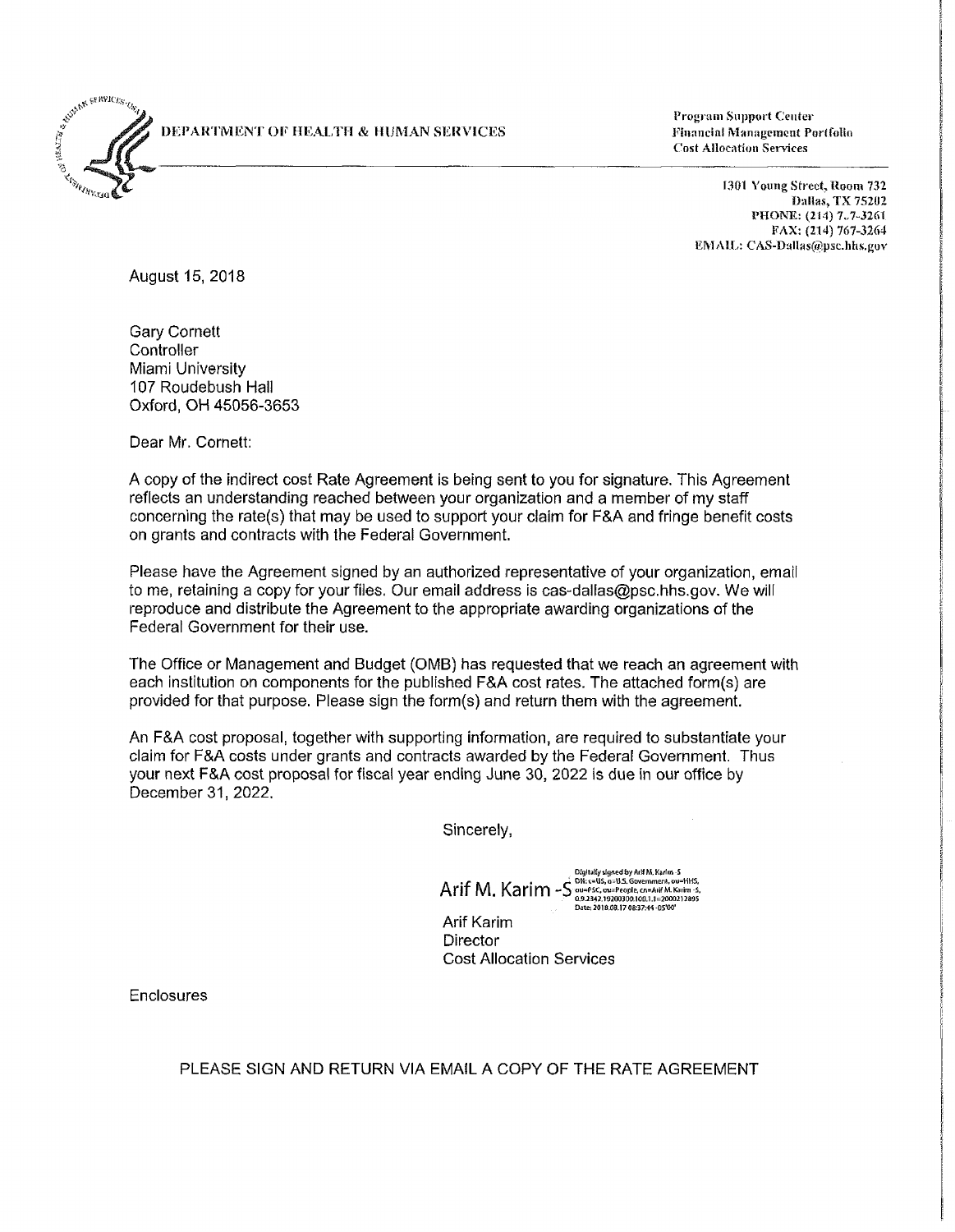# **COMPONENTS OF PUBLISHED F&A COST RATE**

| INSTITUTION:          | <b>Miami University</b>                   |
|-----------------------|-------------------------------------------|
| FY COVERED BY RATE:   | <b>JULY 1, 2019</b> through JUNE 30, 2023 |
| <b>APPLICABLE TO:</b> | <b>ORGANIZED RESEARCH</b>                 |

| <b>RATE COMPONENT:</b>        | <b>ON CAMPUS</b> | <b>OFF CAMPUS</b> |
|-------------------------------|------------------|-------------------|
| <b>Building Depreciation</b>  | 4.3              |                   |
| <b>Equipment Depreciation</b> | 1.6              |                   |
| Interest                      | 0.0              |                   |
| Operation & Maintenance       | 11.6             |                   |
| Library                       | 1.0              |                   |
| Administration*               | 26.0             | 26.0              |
| <b>TOTAL</b>                  | 44.5             | 26.0              |

\* Reflects provisions of Appendix III to Part 200 of Uniform Guidance—Indirect (F&A) Costs Identification and Assignment, and Rate Determination for Institutions of Higher Education (IHEs), C.8. dated December 26, 2013.

 $\pmb{\Lambda}$ 

CONCURRENCE:

Miami University (Institution)

Bang Commit

 $\frac{GAV}{(Name)}$ 

CONTROLLER

(Title) *8/17/18* 

(Date)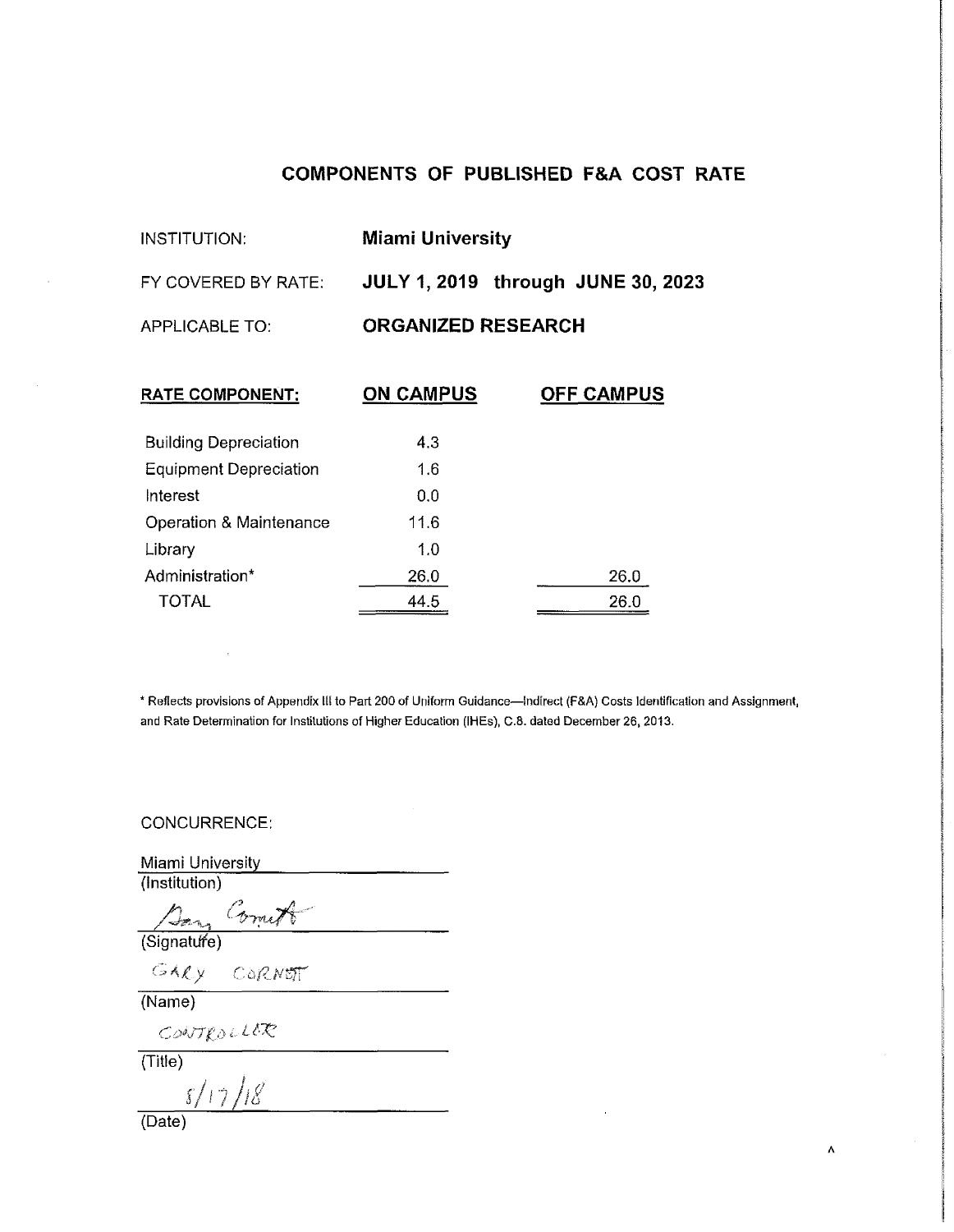# **COLLEGES AND UNIVERSITIES RATE AGREEMENT**

EIN: 31-6402089 ORGANIZATION: Miami University 107 Roudebush Hall Oxford, OH 45056-3653 DATE: 08/15/2018

FILING REF.: The preceding agreement was dated 09/03/2014

The rates approved in this agreement are for use on grants, contracts and other agreements with the Federal Government, subject to the conditions in Section III.

|             | SECTION I: Facilities And Administrative Cost Rates |                  |                     |                   |       |                                                                                         |
|-------------|-----------------------------------------------------|------------------|---------------------|-------------------|-------|-----------------------------------------------------------------------------------------|
| RATE TYPES: | <b>FIXED</b>                                        | FINAL            | PROV. (PROVISIONAL) |                   | PRED. | (PREDETERMINED)                                                                         |
|             | EFFECTIVE PERIOD                                    |                  |                     |                   |       |                                                                                         |
| TYPE        | <b>FROM</b>                                         | <u>TO</u>        |                     | RATE (%) LOCATION |       | <b>APPLICABLE TO</b>                                                                    |
| PRED.       | 07/01/2014                                          | 06/30/2019       |                     | 44.50 On Campus   |       | Organized<br>Research                                                                   |
| PRED.       | 07/01/2014                                          | 06/30/2019       |                     | 44.00 On Campus   |       | Instruction                                                                             |
| PRED.       | 07/01/2014                                          | 06/30/2019       |                     | 39.00 On Campus   |       | Other Sponsored<br>Activities                                                           |
| PRED.       | 07/01/2014                                          | 06/30/2019       |                     | 26.00 Off Campus  |       | All Programs                                                                            |
| PRED.       | 07/01/2019                                          | 06/30/2023       |                     | 44.50 On Campus   |       | Organized<br>Research                                                                   |
| PRED.       | 07/01/2019                                          | 06/30/2023       |                     | 44.00 On Campus   |       | Instruction                                                                             |
| PRED.       | 07/01/2019                                          | 06/30/2023       |                     | 39.00 On Campus   |       | Other Sponsored<br>Activities                                                           |
| PRED.       | 07/01/2019                                          | 06/30/2023       |                     | 26.00 Off Campus  |       | All Programs                                                                            |
| PROV.       | 07/01/2023                                          | Until<br>Amended |                     |                   |       | Use same rates<br>and conditions<br>as those cited<br>for fiscal year<br>ending<br>June |

30, 2023.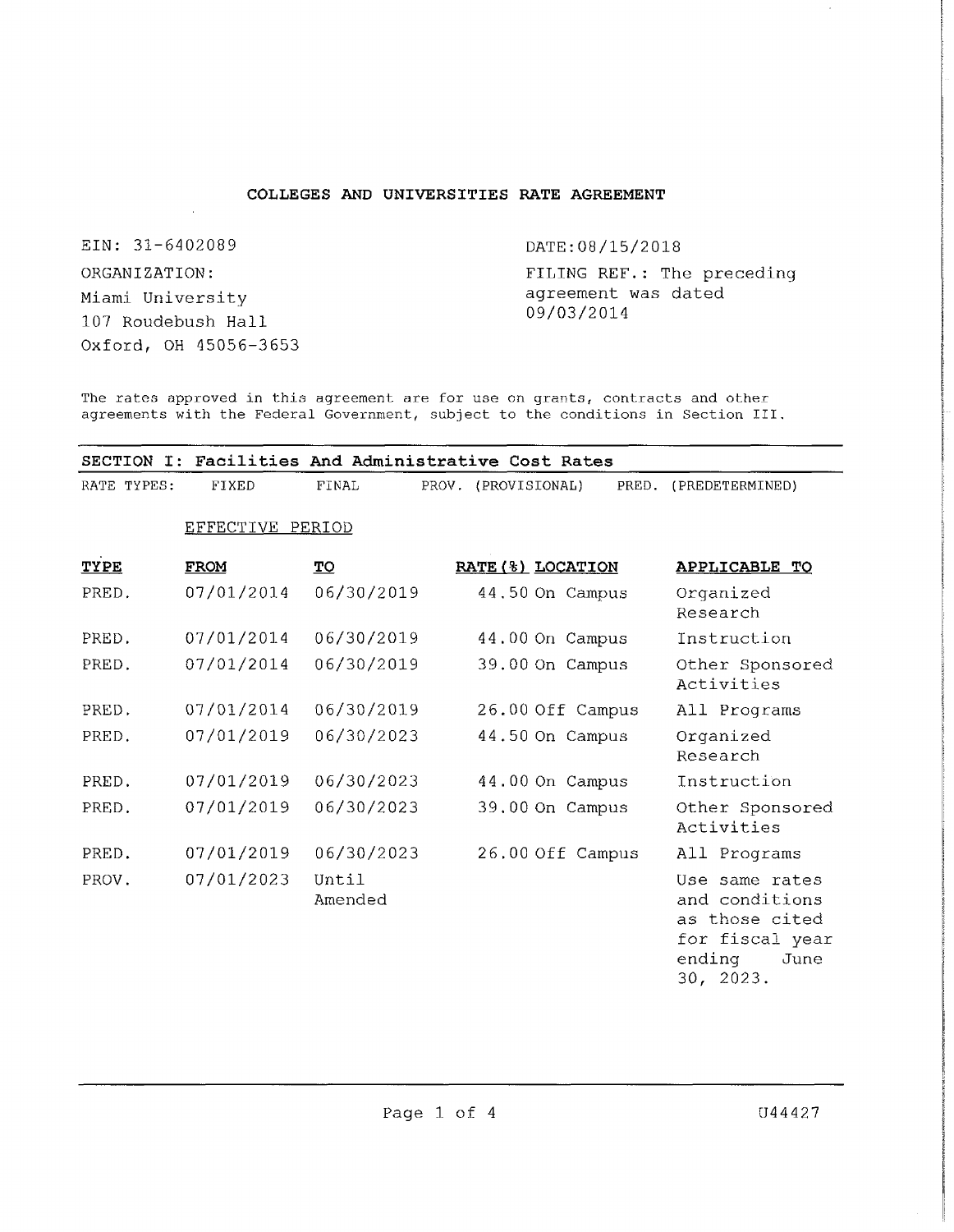# ORGANIZATION: Miami University AGREEMENT DATE: 8/15/2018

# \*BASE

Modified total direct costs, consisting of all direct salaries and wages, applicable fringe benefits, materials and supplies, services, travel and up to the first \$25,000 of each subaward (regardless of the period of performance of the subawards under the award). Modified total direct costs shall exclude equipment, capital expenditures, charges for patient care, rental costs, tuition remission, scholarships and fellowships, participant support costs and the portion of each subaward in excess of \$25,000. Other items may only be excluded when necessary to avoid a serious inequity in the distribution of indirect costs, and with the approval of the cognizant agency for indirect costs.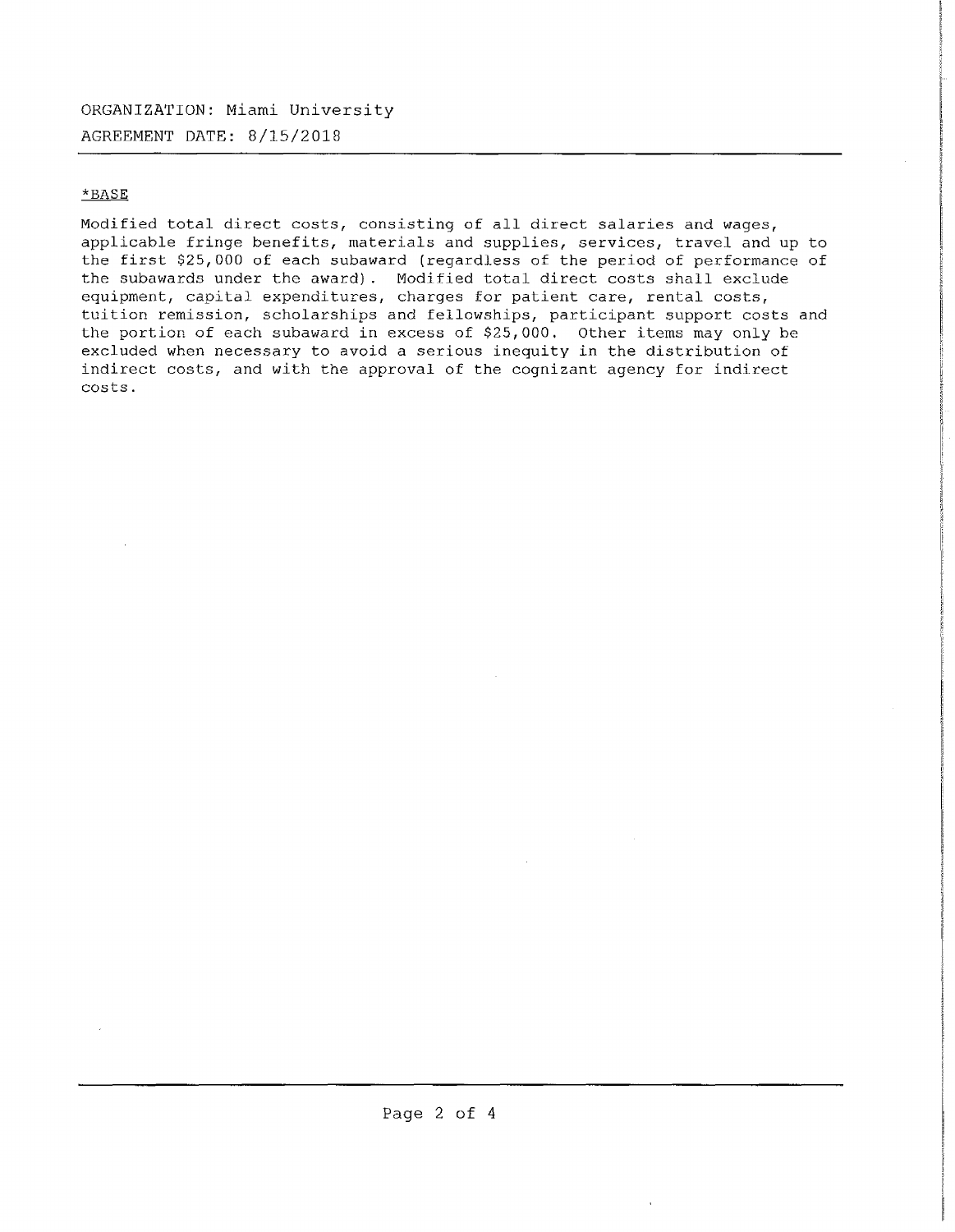AGREEMENT DATE: 8/15/2018

## **SECTION II: SPECIAL REMARKS**

### TREATMENT OF FRINGE BENEFITS:

The fringe benefits are charged using a rate(s). Over/under recoveries from actual costs are adjusted in current or future periods. The directly claimed fringe benefits are listed below.

## TREATMENT OF PAID ABSENCES

Vacation, holiday, sick leave pay and other paid absences are included in salaries and wages and are claimed on grants, contracts and other agreements as part of the normal cost for salaries and wages. Separate claims are not made for the cost of these paid absences.

OFF-CAMPUS DEFINITION: For all activities performed in facilities not owned by the institution and to which rent is directly allocated to the project(s), the off-campus rate will apply. Actual costs will be apportioned between on-campus and off-campus components. Each portion will bear the appropriate rate.

FRINGE BENEFITS:

| Retirement           | Tuition Remission      |
|----------------------|------------------------|
| Disability Insurance | Worker's Compensation  |
| Life Insurance       | Unemployment Insurance |
| Health Insurance     | Dental Insurance       |

Per 2 CFR 200.414(g) - A rate extension has been granted.

Next Proposal Due -

Your next proposal based on actual costs for the fiscal year ended 06/30/2022 is due in our office by 12/31/2022.

Equipment means tangible personal property (including information technology systems) having a useful life of more than one year and a per-unit acquisition cost which equals or exceeds the lesser of the capitalization level established by the non-Federal entity for financial statement purposes, or \$5,000.